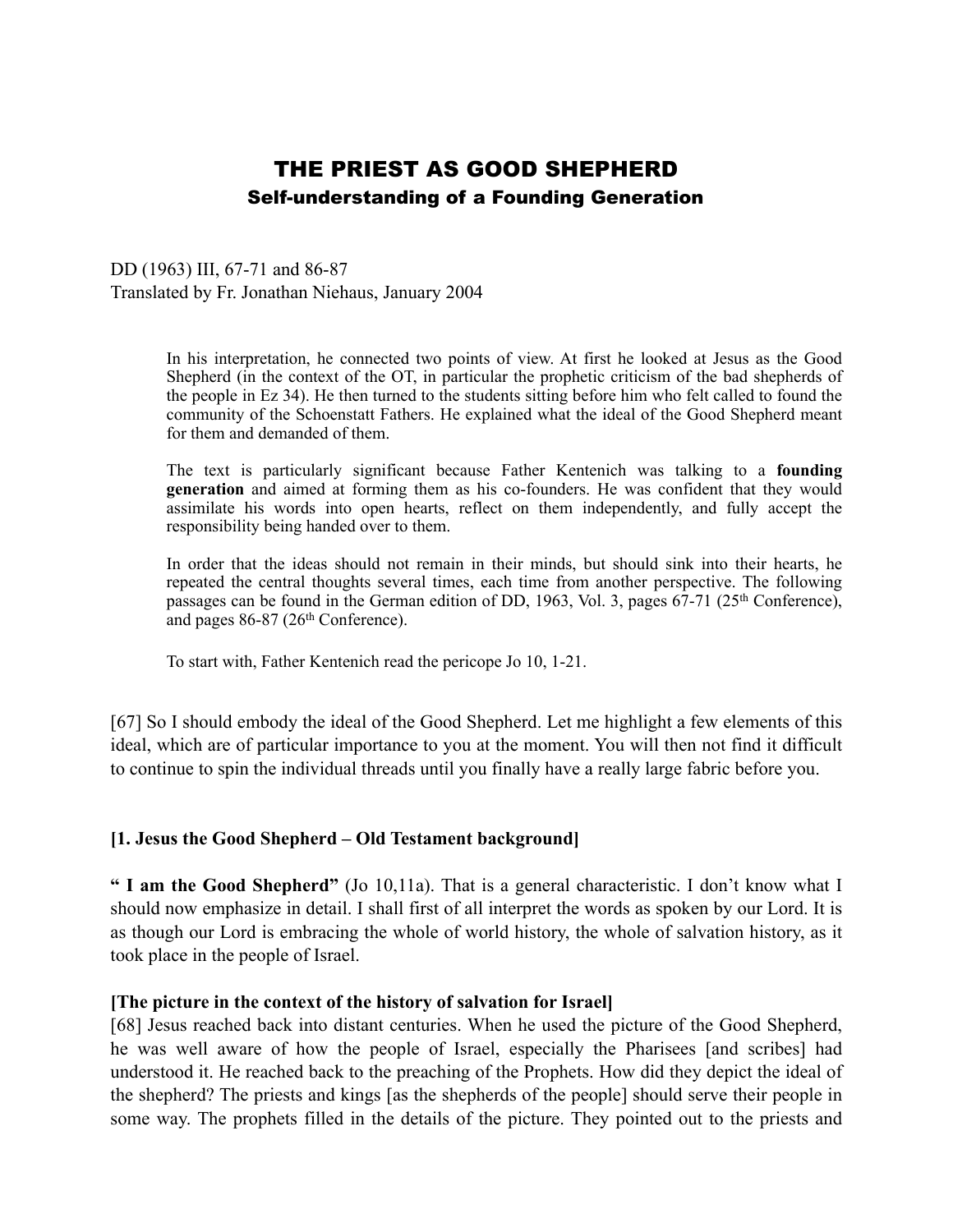kings: Look, Yahweh has made you the shepherds of the people. Are you really their good shepherds? Some of you may have been, but on the whole there has been a great deal of depravity. The prophets then went on to describe the negative picture in classic terms. Shepherds, you should serve the sheep, but what have you done instead? Look at how much profit you have made at the expense of your sheep. You have fed yourselves on their milk, you have made use of their fat (see Ez 34,3).

#### **[Prophetic criticism and prophecy of redemption]**

Can you understand what that means? You have not served the sheep, you have abused the sheep [for your own selfish purposes]. The sheep had to serve you, you have not served them. Then [after this criticism] a great prophecy follows: A time will come when I will send you shepherds foreseen and pre-destined for you by God from all eternity. Our Lord is the answer to this prophetic utterance. We can assume that the people listening to him had a clear understanding of the context. The scribes and Pharisees lived out of the Scriptures, they taught out of the Scriptures [the Old Testament].

#### **2. We, the disciples of Jesus – called to be shepherds**

The general criticism now begins. You should emphasize our Lord's words in this way: I am the Good Shepherd. Can you understand what that means? I am the Good Shepherd prophesied and foreseen by the Prophets.

[69] Let me ask you now to have the courage to apply those words to yourselves, precisely in the way you need them at present. This presupposes that our faith in our mission [for the Schoenstatt Family] has a solid foundation. You may then have the courage to tell yourselves: I am *the* good shepherd foreseen from all eternity for this little community, which I have now to lead, to bear, to imbue with soul; I am *the* good shepherd foreseen for this task.

#### **[Application to those who bear responsibility: the Paterfamilias]**

We will not find it difficult – especially since we are so strongly orientated to faith in Divine Providence – to remember at all times: What has become a reality in life here [in Schoenstatt] is in keeping with a plan. When we are together here as the 'founding generation' [of the new community], and when we think of the leader and leaders [the Paterfamilias of the little community], we think of the significance of those words: I am *the* good shepherd foreseen from all eternity for this epoch in time. None of my equals, no one before me, no one who comes after me, has been given the task which has been given to me. I was foreseen for it by God. I may be very clearly convinced, I can be certain that if I do not give my all to fulfil the task God has given me for the present situation, my life will ultimately be a tremendous fiasco. However, it will not just affect my own life [as Paterfamilias], the whole community will normally fail, because the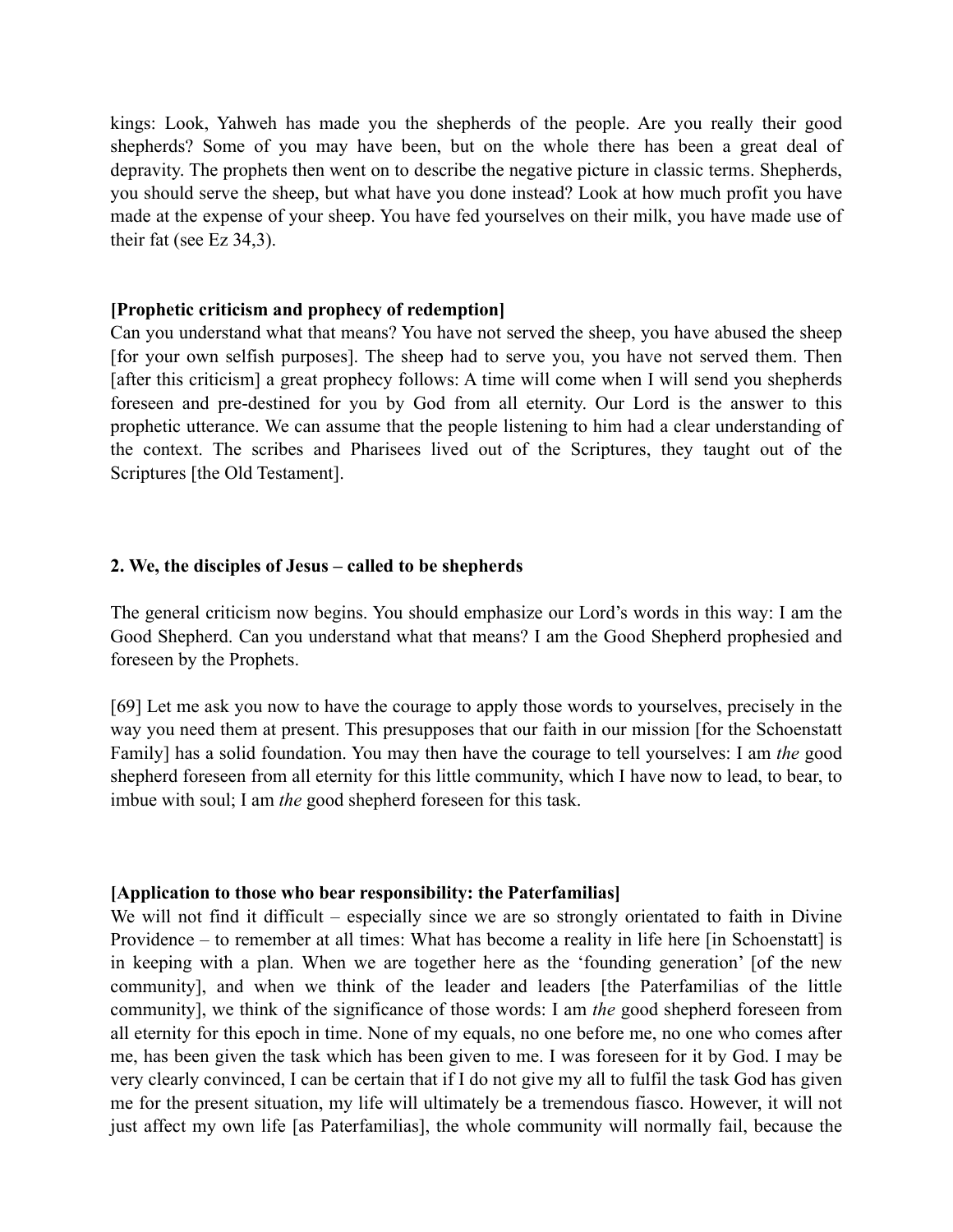shepherd foreseen for it has failed. I need somehow to see my mission with this organic onesidedness, then I will become aware of how much depends on me...

# **[Application to each individual member with a view to leading the Schoenstatt Family]**

If you realize that you are the beginning of the community of priestly leaders, and if you are aware that generation after generation will follow you, you will see clearly how much depends on our little community. How much! Unless we see our mission clearly, we will probably lead the generations that come after us astray. How much depends on the good shepherd [the paterfamilias], whom God has foreseen for us! How much depends on us as a community of leaders, of shepherds, of fathers!

[70] I think you cannot stress this sense of responsibility too much or too seriously. Otherwise we will be in danger of becoming mass-men on a higher level.

When you are together, you should, however, be careful not to think only of the coming generations. You must also think of your own generation here and now. When you meet, you should consider: what can we do for later on? However, you should not forget to ask as the same time: what are the needs of our little community here and now? […] Let me repeat: I am the good shepherd. We are the community of good shepherds, which has been given such a great mission, generation after generation.

## **[Summary of what was said in 26th Conference, pages 86-87]**

[86] "I am the Good Shepherd". May I repeat something that is most important, and that I want to beg repeatedly for you to be given? It is this tremendously strongly anchored sense of responsibility. What does our Lord want to stress? He wants to point out how much responsibility he bears, because he is the Good Shepherd foreseen by the Father from all eternity for the whole world, and for the whole order of salvation.

I am the Good Shepherd. I have also been drawn into our Lord's work as a shepherd. For whom? First of all for our own circle [our little community]. Try to find out for yourselves whether it is an exaggeration when I say that I have been called by God - for as long as I live - to bear responsibility for the mission of our community for our present times. So if I fail, what will be the consequence? If I do not bear the full responsibility, disorder will enter into in the history of the world and salvation, and I will be to blame. So we can conclude that our community depends essentially on me and my fatherly activity.

[87] Let us pray for one another, so that these thoughts may touch us deeply, and that we may be torn out of the leveling tendency of our way of thinking and feeling. Perhaps we could formulate such ideas in a special little prayer we have made for ourselves and that also takes up our personal ideal. Then we will be able to impress the thoughts presented to us upon ourselves - not just on our minds, but also on our hearts.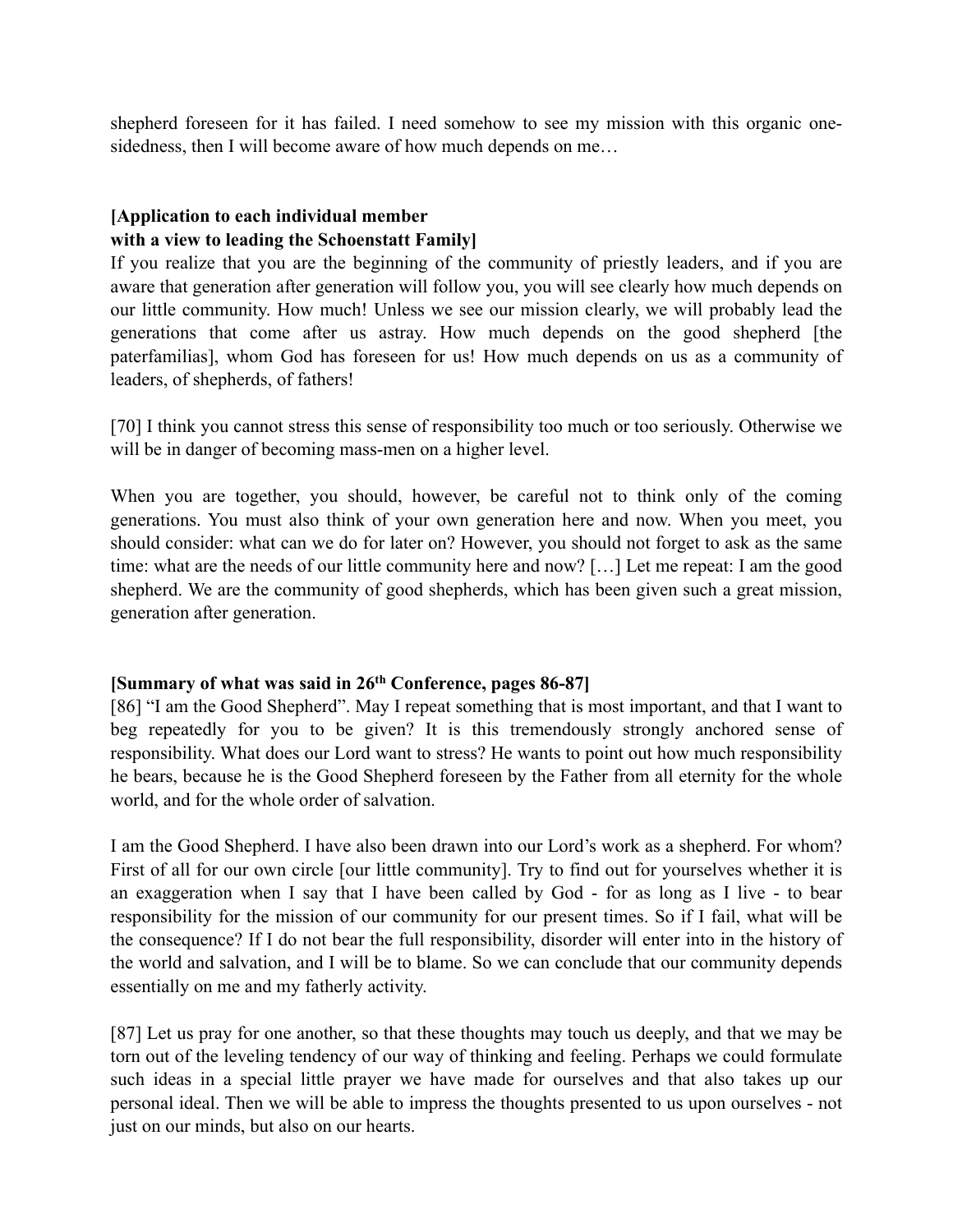## **[The three characteristics of the Good Shepherd]**

[71] I would like to place the emphasis somewhere else as well: I am the *Good* Shepherd*.* In contrast: I am not a bad shepherd. I am not a lazy shepherd. I am not a selfish shepherd. I am a good shepherd. Now comes the great question: How can we describe the ideal of the Good Shepherd? When you meditate on the parable [in John 10], you will find that our Lord describes himself from three points of view: The Good Shepherd is characterized by his

- $\blacklozenge$  Shepherd's love,
- ◆ Shepherd's concern and care,
- ◆ Shepherd's faithfulness.

# **[3. Ways to assimilate these thoughts personally]**

As I describe these qualities of the Good Shepherd, please keep two trends of thought in mind and think both these questions through for yourselves:

Firstly:

How did our Lord himself live the three characteristics of the Good Shepherd – the love of the shepherd, the faithfulness of the shepherd and the concern and care of the shepherd?

Secondly:

What do these three characteristics mean in my life, presupposing that I have been called to the priesthood?

# […]

[72] In conclusion, allow me to ask you once again to do what I have already suggested a number of times – we should try to break these thoughts up for yourselves into their tiny elements. At present it is for you less important to remember the large context; that is more a matter of study and learning. You can do this if you like. However, for our practical lives it seems to me to be better to pick out the thoughts that have touched your hearts somewhat. You can take it that God wants to impress you more deeply with those thoughts. If you like, you can help yourselves by asking three methodological questions:

- a. What is God saying to me through these thoughts that have aroused me inwardly, that have inspired me?
- b. What can I tell myself? And thirdly,
- c. What do I want to say to God? What is my answer to him?